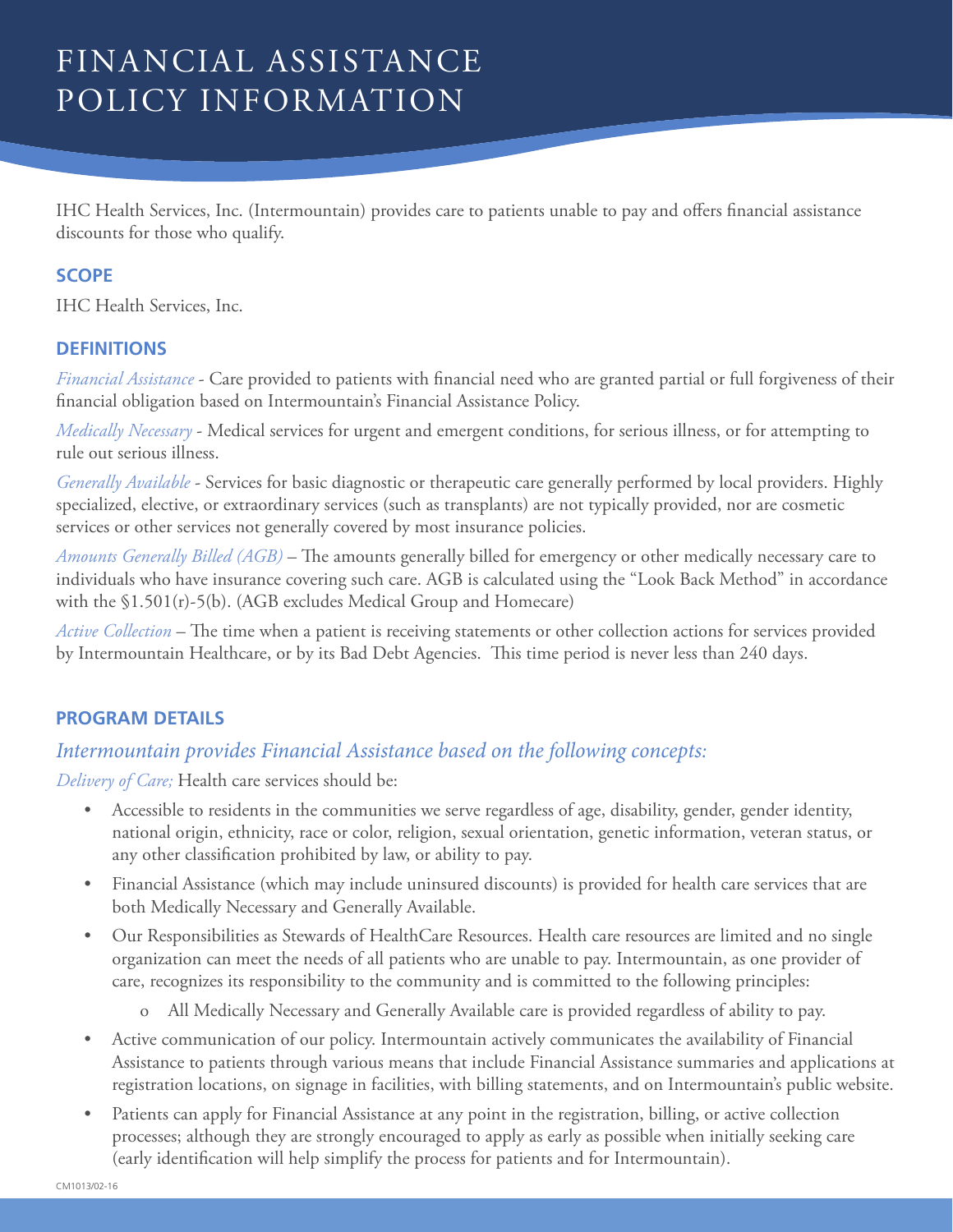- Alignment; Intermountain seeks to coordinate care with other care providers in the community. To that end we are committed to ongoing cooperation and communication with other providers and agencies within the parameters of the law.
- Conservation; Health care resources must be carefully conserved and equitably provided to those in need.
- There are multiple available sources of assistance should be pursued to help patients cover their financial obligations for the health care they receive.
	- o There are patient assistance programs available which provide free or discounted care through community clinics, vouchers, etc. These programs are outside of the scope of Intermountain Healthcare's Financial Assistance and may have separate eligibility requirements.
- Patients who can pay should do so; Financial Assistance is determined according to financial means and ability to pay.
- Assistance will be provided responsibly, in a way that does not result in incentivizing patients to drop insurance coverage, and that encourages them to seek care at the most appropriate delivery site.
- Approved Patients will not be charged more than AGB for emergency or other medically necessary and generally available care per IRS 501(r) Regulations for not-for-profit hospitals. Services rendered by HomeCare, Central Lab, or any Medical Group location are excluded from AGB calculations.
- Intermountain utilizes an evaluative process to determine the amount of Financial Assistance that can be provided to an applicant.
- Eligibility criteria used in the evaluative process includes: income in relation to Federal Poverty Level, household size, qualified medical debt, and / or extenuating circumstances.

# **THE PATIENT'S RESPONSIBILITY IN UTILIZING HEALTHCARE RESOURCES**

# *The Patient's Responsibility in Utilizing Healthcare Resources. Patients in need of financial assistance have the following responsibilities:*

- Patients need to communicate their need for assistance with Intermountain.
- Patients should identify their need for financial assistance as early as possible when initially seeking care.
- Patients are expected to provide information as to household income, liquid assets, household size, medical debt, extenuating circumstances, and other sources of insurance coverage or assistance. Documentation is considered valid for a six month period from date received should a patient need future services. Patients will need to formally request assistance within this six month period.
- Patients can apply for Financial Assistance at any point in the registration, billing, or active collection processes.
- To apply patients need to provide the following written information:
	- A completed and signed Financial Assistance Application. A Financial Assistance Application can be found on Intermountain's public website or at the facility where the patient received care.
	- Complete copy of the prior tax year federal return including all schedules and W-2s, or a letter of non-filing from the IRS, if applicable.
	- Income verification. Depending on the unique patient's income source and situation this may include but is not limited to: Recent Pay Stubs, Bank Statements, Unemployment Statement, Social Security Award Letter, or IRS 1099-R form.
	- Medicaid Denial Letter, if applicable.
	- Divorce Decree, or legal separation notice, if applicable.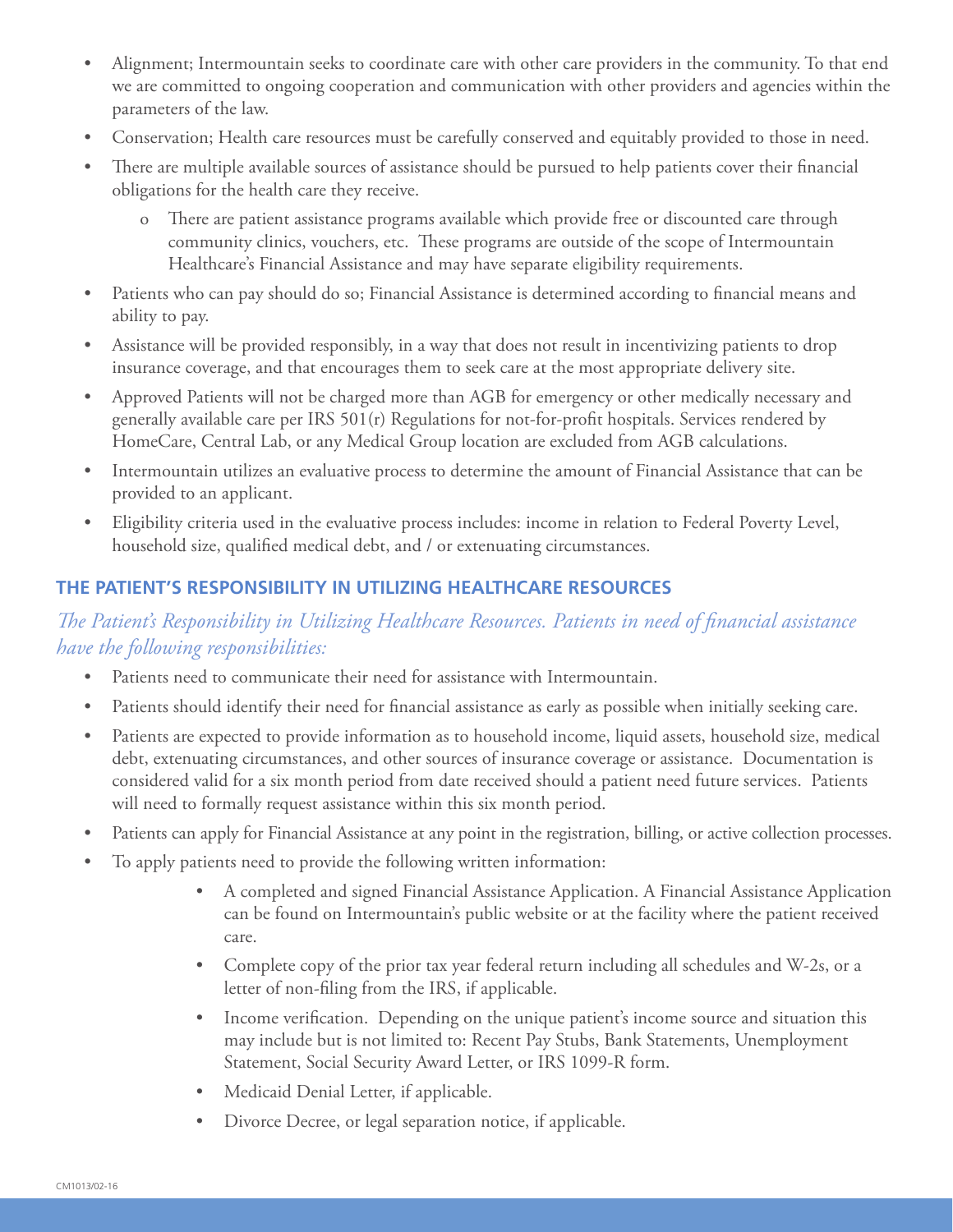- Proof of death, if applicable.
	- This may include but is not limited to: death certificate, death notice, funeral home notice, etc.
- Proof of Humanitarian Service mission, if applicable.
- External Medical Debt statements if over \$5,000, if applicable.
- Letter of support, if applicable.
- Completed documentation should be sent to Intermountain Healthcare for processing
	- o **E-mail:** financial.assistance@imail.org
	- o **Fax:** 801.442.1007
	- o **In Person / Mail:** Intermountain Healthcare Financial Assistance. 4646 W Lake Park Blvd, PO Box 27327, Salt Lake City, Utah, 84127
- In the absence of communication, required documentation, and/or knowledge of patient need, Intermountain assumes patients are able to pay and will bill patients using fair and legal collection processes. However, Intermountain may utilize available data not supplied by patients to determine eligibility for Financial Assistance including, but not limited to, credit reports, public records, etc.
- Patients need to explore all available sources of financial assistance, including government and private assistance programs. Intermountain will help patients apply for assistance from non-Intermountain sources.
- Patients are expected to financially contribute to the cost of their care, based on their ability to pay and need. In some cases, the contribution may be very small (e.g., a small co-pay) consistent with the procedures followed and recommended by low-income community clinics and human services agencies. Evidence shows that patients who pay something, even very small amounts, are more likely to follow the medical recommendations given to them by providers. However, patients who are not able to contribute anything will not be required to contribute and will still receive care.
- Patients who are left a balance are expected to pay their portion of the care. Patients who do not do so can expect collection actions including but not limited to credit reporting, legal actions, garnishment, liens, denying or deferring non-medically necessary future service for non-payment, and/or requiring payment in advance for non-medically necessary future services.

## **ADDITIONAL INFORMATION**

- Intermountain's Revenue Cycle Organization determines patient's reasonable efforts to pay their bills, subsequent appropriate collection actions, and financial assistance eligibility. General questions or patient questions regarding these determinations can be referred to the Intermountain Revenue Cycle Organization at 800.705.9175, or by using the frequently asked questions on the public website www.intermountainhealthcare.org/assistance.
	- o Questions regarding HomeCare or Central Lab determinations should be directed to their respective departments.
- There are a number of providers involved in the delivery of patient care. A list of providers that are covered under this policy can be found on the public website at www.intermountainhealthcare.org/assistance or by requesting a written copy using contact information listed above. Providers not covered under this policy may have their own financial assistance policy and eligibility requirements. To inquire about their programs, patients should contact their provider directly.
- Discounts can be granted for extenuating circumstances based on a case-by-case situation. It is the responsibility of Intermountain Healthcare Revenue Cycle Organization to review and make final determination based on all available information. This discount is seen as a last resort.